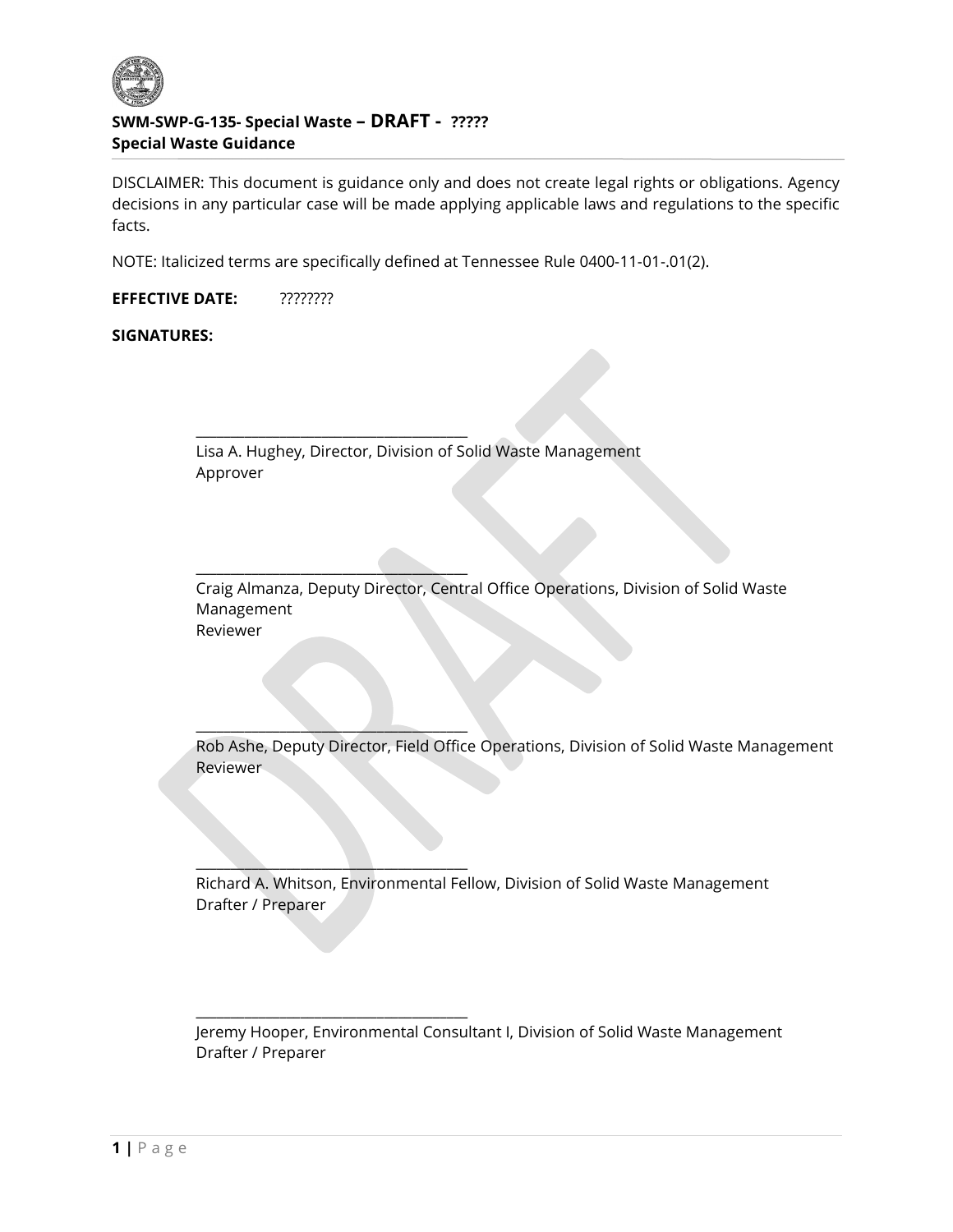# A. PURPOSE

Ī

This guidance has been prepared by the Tennessee Department of Environment and Conservation (TDEC), Division of Solid Waste Management (DSWM), to assist individuals who seek information about the DSWM's special waste program. This document is not regulation but is instead guidance intended primarily to assist solid waste generators in identifying the special wastes they generate and the information to be submitted with the Special Waste Application. It also clarifies the potential outcomes from the DSWM's evaluation of such applications.

## B. BACKGROUND

T. C. A. § 68-211-102(b) states in part that "the general assembly declares that it is the policy of this state to ensure that no hazardous waste, as regulated under chapter 212 of this title, is disposed of in a solid waste disposal facility" and calls on the Division of Solid Waste Management (DSWM) to develop inspection programs that include "waste streams, baled waste and special waste generators and transporters to prevent the introduction of hazardous waste into solid waste disposal facilities." Special wastes are broadly defined in Solid Waste Rule 0400-11-01-.01(2) as "solid wastes that are either difficult or dangerous to manage and may include sludges, bulky wastes, pesticide wastes, medical wastes, industrial wastes, hazardous wastes which are not subject to regulations under Rules 0400- 12-01-.03 through 0400-12-01-.07, liquid wastes, friable asbestos wastes, and combustion wastes." Except as may be specifically allowed in the facility's permit, the operator of a solid waste processing or disposal facility may not accept any special waste unless and until specifically approved to do so by the DSWM pursuant to the Special Waste Approval Process set forth in Solid Waste Rule 0400-11-01-.01(4). To obtain such approval, the special waste generator is required by Solid Waste Rule 0400-11-01- .01(4)(c)1 to submit a waste-specific Special Waste Application (Form CN-1051) to the DSWM for evaluation. The DSWM may deny such application or issue a conditional approval allowing such waste to be processed or disposed at the identified facility.

It is also important and relevant to note that Hazardous Waste Rule 0400-12-01-.03(1)(b) requires generators of solid wastes (which includes liquid wastes and compressed gases) to make determinations for each such waste as to whether it is a hazardous waste pursuant to Rule 0400-12- 01-.02. The DSWM has developed a Hazardous Waste Determination Matrix, found at the following website, to assist generators in making a hazardous waste determination: https://www.tn.gov/environment/program-areas/solid-waste/hazardous-waste-management/hwdetermination-matrix.html

The above-referenced rule requires a waste generator to determine whether his/her waste is excluded from being a solid waste or hazardous waste, meets a hazardous waste listing description, or meets a hazardous waste characteristic. In doing so, the generator may use (1) his/her knowledge of the waste, the process(es) that generated it, and the material inputs into the process(es); and/or (2) the results of certain testing prescribed by the regulations. Please refer to Chapter Nine of EPA SW-846 regarding sampling waste found at https://www.epa.gov/hw-sw846/chapter-nine-sw-846 compendium-sampling-plans Typically, the generator will utilize a combination of these methods using his/her knowledge to determine whether an exclusion or hazardous waste listing applies to the waste and whether any of the *hazardous waste* characteristics could apply to the waste, and then testing representative samples of the waste to determine whether the potentially applicable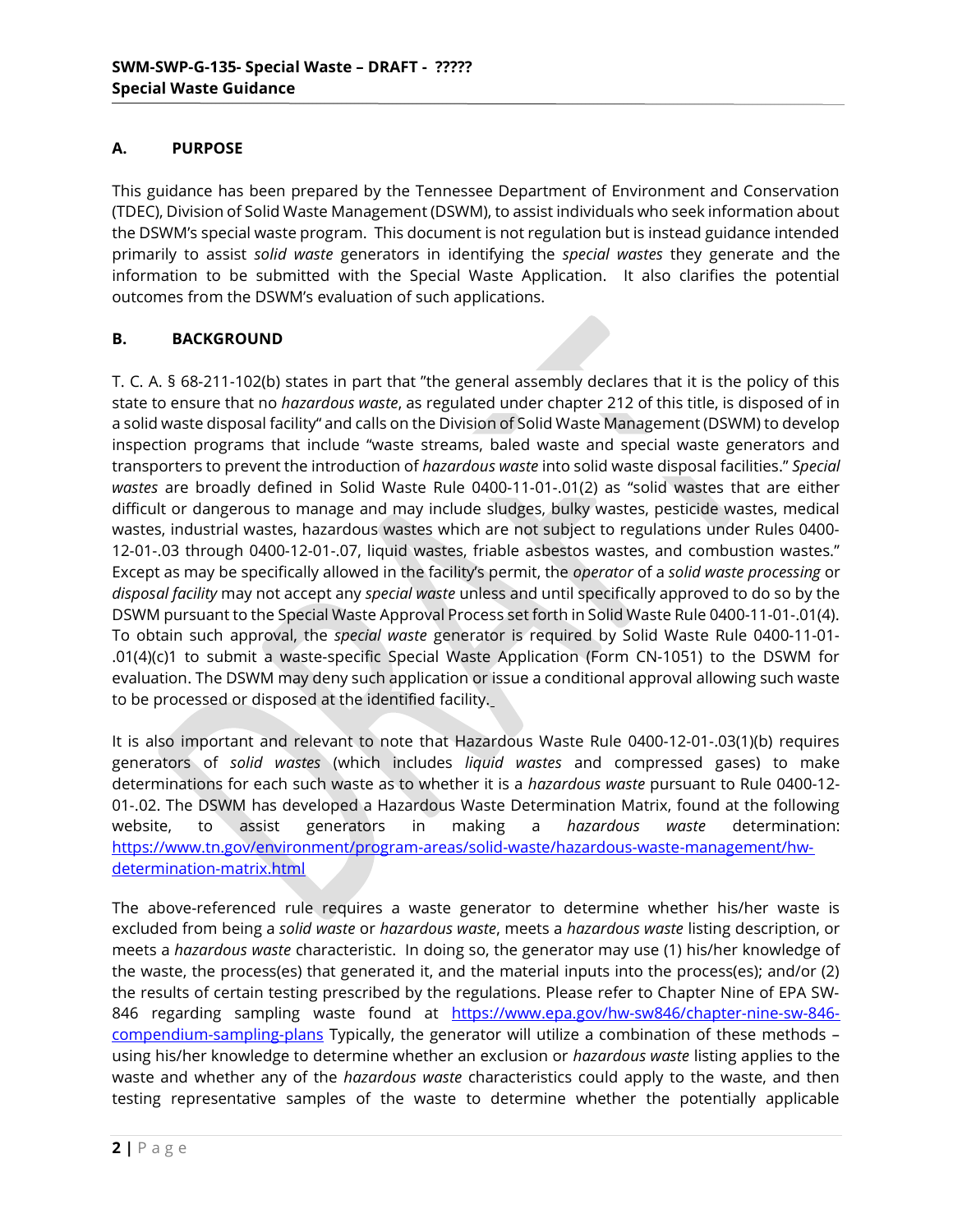#### SWM-SWP-G-135- Special Waste – DRAFT - ????? Special Waste Guidance

Ī

hazardous waste characteristics do indeed apply. See also Section I below concerning the special "TCLP Analysis" required to determine if a waste exhibits the Toxicity Characteristic.

When making such determinations, and particularly when collecting representative samples for testing, the generator must consider the variability of the generating process(es) and raw material inputs on the chemical constituency of the waste stream. The generator should also not rely too heavily on Safety Data Sheets and Specification Sheets provided by its raw material suppliers in identifying the *hazardous waste* constituents that might be present in the waste. As described in Section G below, such information may not be sufficiently detailed. The key item to take from this excerpt is that the generator must ensure that his/her determination is correct, as an incorrect hazardous waste determination could result in the generator having to pay substantial penalties for non-compliance as well as the costs for removal of the waste from a solid waste landfill.

The Hazardous Waste Rules further require generators to document their hazardous waste determinations and retain such records. While the rule only requires generators to retain such records for wastes that are determined to be hazardous wastes, the DSWM strongly encourages waste generators to retain records for each of their waste streams documenting whether the waste is a hazardous waste or a non-hazardous solid waste. Such records not only clearly demonstrate compliance with Hazardous Waste Rule 0400-12-01-.03(1)(b) but will typically be very useful in preparing a Special Waste Application.

It must be noted that the DSWM's approval of a special waste for management at a solid waste processing or disposal facility does not mean that the operator of such facility must accept the special waste. Most operators implement their own separate waste evaluation and acceptance programs. The special waste generator must therefore contact and obtain separate approval from the operator of the solid waste processing or disposal facility before sending a special waste to such facility.

Tennessee's Solid Waste Processing and Disposal regulations (Rule Chapter 0400-11-01) and Hazardous Waste Management regulations (Rule Chapter 0400-12-01), along with the DSWM policies and guidance, can be accessed via the following website: https://www.tn.gov/environment/programareas/solid-waste/sw-regulations.html.

## C. WASTE CATEGORIES REQUIRING EVALUATION AS POTENTIAL HAZARDOUS WASTES

T. C. A. § 68-211-102(b) states, "it is the policy of this state to ensure that no hazardous waste, as regulated under chapter 212 of this title, is disposed of in a solid waste disposal facility." [Note: Chapter 212 is the statutory authority for Tennessee's Hazardous Waste Rules.] Therefore, and as made clear in the section above, the evaluation of a special waste by either the generator or the DSWM should begin by determining whether the solid waste at question is a hazardous waste. Potentially hazardous wastes include, but are not limited to, the following non-domestic (non-household) wastes:

- 1. Combustion wastes Bottom ash and residues from the burning of materials other than natural wood wastes (untreated and unpainted) and landscaping and clearing wastes (Note: Fly ash captured by air pollution control devices such as baghouses are considered a sludge - see item  $(r)$ below.)
- 2. Commercial chemical products or manufacturing chemical intermediates and off-specification versions of such products or intermediates (See Section H below.);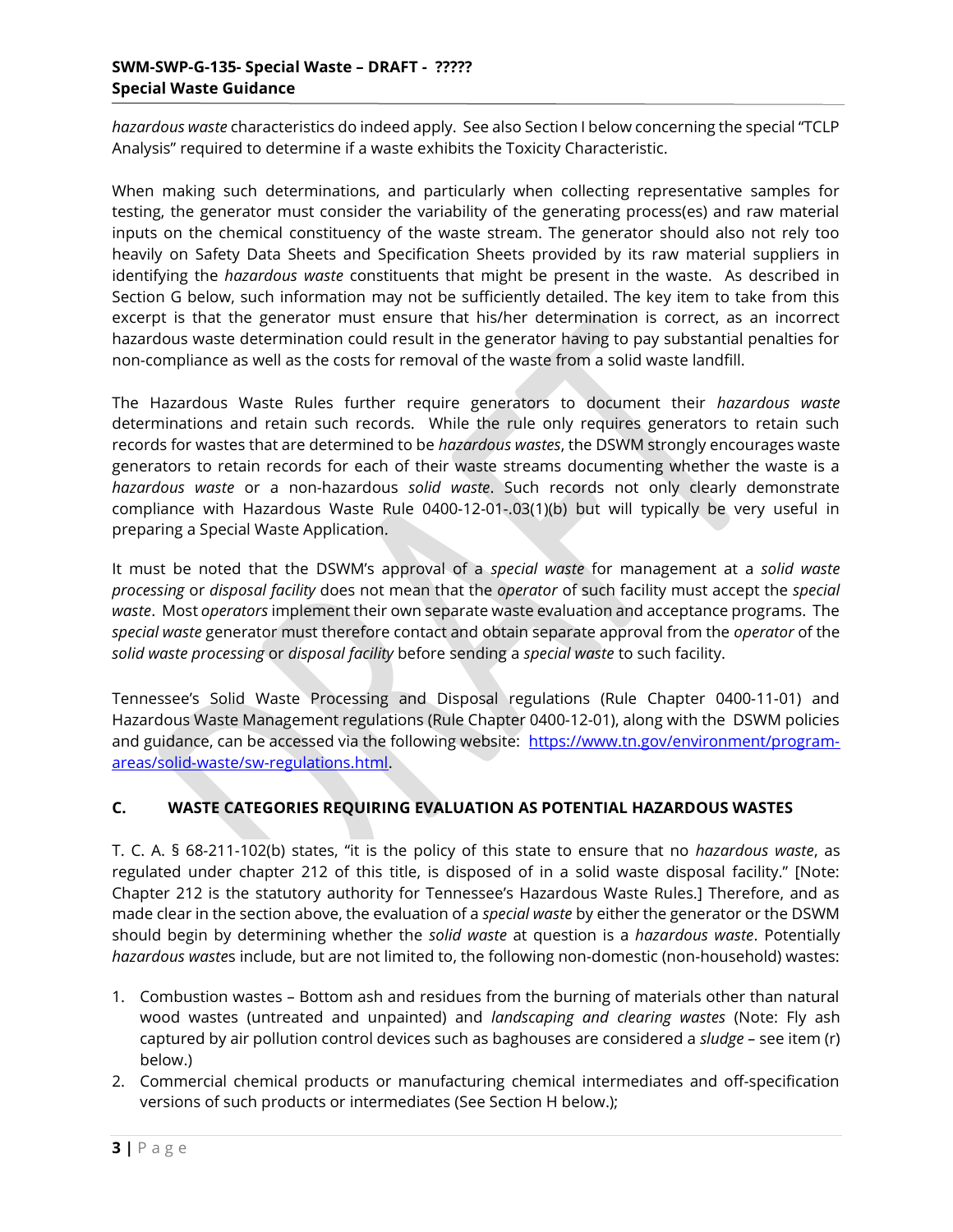- 3. Contaminated environmental media (water, soil, and/or rock) and debris resulting from the cleanup of a spill or release of a petroleum product or hazardous material (Note: Hazardous material would include any other waste identified in (a) – (r) of this section.)<sup>1</sup>;
- 4. Wastes containing cyanide (e.g. quenching bath residues from oil baths from metal heat treating operations where cyanides are used in the process);
- 5. Distillation bottom wastes;
- 6. Pesticide wastes including from the production of pesticides;
- 7. Pharmaceutical wastes including wastes from veterinary pharmaceutical production;
- 8. Plating bath wastes;

- 9. Sludge, including any solid, semi-solid, or liquid waste generated from a municipal, commercial, or industrial wastewater treatment plant, water supply treatment plant, or air pollution control facility, exclusive of the treated effluent from a wastewater treatment plant; and/or,
- 10. Wastes that contain, as an unreacted constituent, one or more of the organic solvent compounds included in the listed wastes F001 through F005 found in Hazardous Waste Rule 0400-12-01- .02(4)(b)1. These constituents include: acetone, benzene, carbon disulfide, carbon tetrachloride, chlorobenzene, chlorinated fluorocarbons, cresols, cresylic acid, cyclohexanone, ethyl acetate, ethyl benzene, ethyl ether, 2-ethoxyethanol, isobutanol, methanol, methylene chloride, methyl ethyl ketone, methyl isobutyl ketone, n-butyl alcohol, nitrobenzene, 2-nitropropane, orthodichlorobenzene, pyridine, tetrachloroethylene, toluene, 1,1,1-trichloroethane, 1,1,2 trichloroethane, trichloroethylene, trichlorofluoromethane, 1,1,2-trichloro-1,2,2-trifluoroethane, and xylene. EPA guidance regarding solvents may be found at: Solvents in the Workplace - How to Determine if They Are Hazardous Waste (epa.gov)
- 11. Wood preserving wastes;
- 12. Organic chemical production wastes;
- 13. Inorganic chemical production wastes;
- 14. Wastes from the production of explosives;
- 15. Petroleum refinery wastes;
- 16. Spent potliners from primary aluminum reduction;
- 17. Wastes from secondary lead smelters; and
- 18. Wastes from coking.

For the above waste categories, and for many others, the generator is required to determine whether the waste meets the Hazardous Waste Toxicity Characteristic set forth at Hazardous Waste Rule 0400- 12-01-.02(3)(e). This will require the generator to have one or more representative samples of the waste submitted to an analytical lab where the sample(s) will first be subjected to the Toxicity Characteristic Leaching Procedure ("TCLP") to produce a simulated leachate (the TCLP extract). This TCLP extract must then be tested by certain specified methods to determine if concentrations of the toxic hazardous waste constituents from Table 1 in the rule might reasonably be expected to be in the waste. The measured concentrations must then be compared to the regulatory levels presented in Table 1 to determine if the waste meets the Toxicity Characteristic and is therefore a hazardous waste. See also Section I below.

# D. PROHIBITED OR RESTRICTED SOLID WASTES

In addition to hazardous wastes, there are other solid wastes for which management in a solid waste processing or disposal facility is prohibited or restricted. These include, but are not necessarily limited to: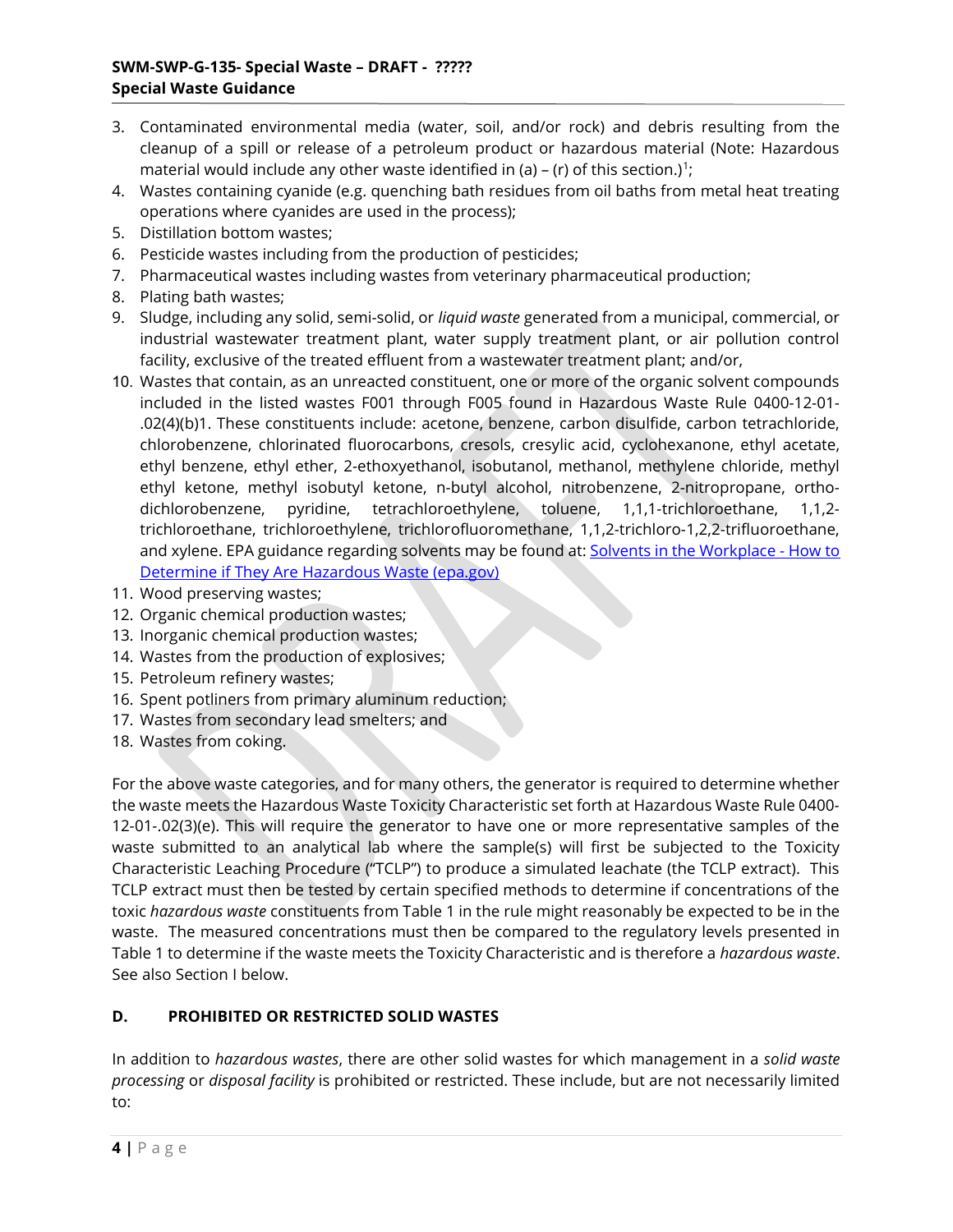- 1. Waste materials that contain polychlorinated biphenyls (PCBs)<sup>2</sup> which are subject to regulation under the Toxic Substances Control Act;
- 2. Wastes that contain source, special nuclear, or by-product material as defined by the federal Atomic Energy Act of 1954, as amended (42 U.S.C. 2011 et seq.);
- 3. Other radioactive waste materials that require special management under regulations promulgated by the U.S. Department of Energy, the U.S. Nuclear Regulatory Commission, or the Tennessee Division of Radiological Health (DRH).
- 4. Liquid wastes are prohibited from disposal in a solid waste disposal facility except in very limited situations set forth at Solid Waste Rule 0400-11-01-.04(2)(k)2. However, some solid waste processing facilities are authorized to receive and process certain liquid wastes pursuant to permit-by-rule conditions established in Solid Waste Rule 0400-11-01-.02(2) and/or by special waste approvals processed under Solid Waste Rule 0400-11-01-.01(4)(c). Some such facilities process liquid wastes by solidification/stabilization processes to render a physically solid special waste that can be approved via Rule 0400-11-01-.01(4)(c) for disposal in a permitted solid waste disposal facility.
- 5. Medical wastes<sup>4</sup> are generally prohibited from management in a solid waste processing or disposal facility. As specified in Solid Waste Rule 0400-11-01-.04(2)(k)4, however, certain types of medical wastes can be disposed in a solid waste disposal facility only after treatment to render them non-infectious or, in the case of sharps, if they have been securely packaged in a puncture-proof container. Some solid waste processing facilities may be authorized to receive and process certain types of medical wastes pursuant to permit-by-rule conditions established in Solid Waste Rule 0400-11-01-.02(2) and/or by special waste approvals processed under Solid Waste Rule 0400-11-01-.01(4)(c).
- 6. As specified in Solid Waste Rule 0400-11-01-.04(2)(k)3, whole tires cannot be disposed of in a disposal facility.

## E. OTHER SPECIAL WASTE CHARACTERISTICS

In addition to potentially being a *hazardous waste* or one of the prohibited or restricted solid wastes identified in Section D above, there are other characteristics that can make a solid waste a special waste. There are other characteristics distinctive to certain non-domestic (non-household) waste that can make them potentially difficult or dangerous to manage and therefore are also included in the definition of special wastes in Rule 0400-11-01-.01(2). In this context, "difficult or dangerous to manage" can include wastes which require special restrictions for receipt including special scheduling of shipments, or special handling upon receipt, as well as wastes which could pose more long-term problems relating to landfill stability, gas generation, fugitive gas emissions, and leachate management. All such wastes identified by the DSWM require Special Waste approval before managing at a permitted solid waste processing or disposal facility and thus typically require the submittal of a Special Waste Application (Notes: Hazardous wastes and TSCA PCB regulated/restricted wastes $^{\rm 2}$  cannot be managed at solid waste facilities permitted under Chapter 0400-11-01. Rule 0400-11-01-.04(2)(k) prohibits liquid wastes and whole tires from being disposed of in a landfill.). Below are listed several examples of wastes which are typically considered special wastes because they can be difficult or dangerous to manage, but the DSWM can also identify wastes based on the characteristics of the targeted receiving facility as well as the characteristics of the waste itself: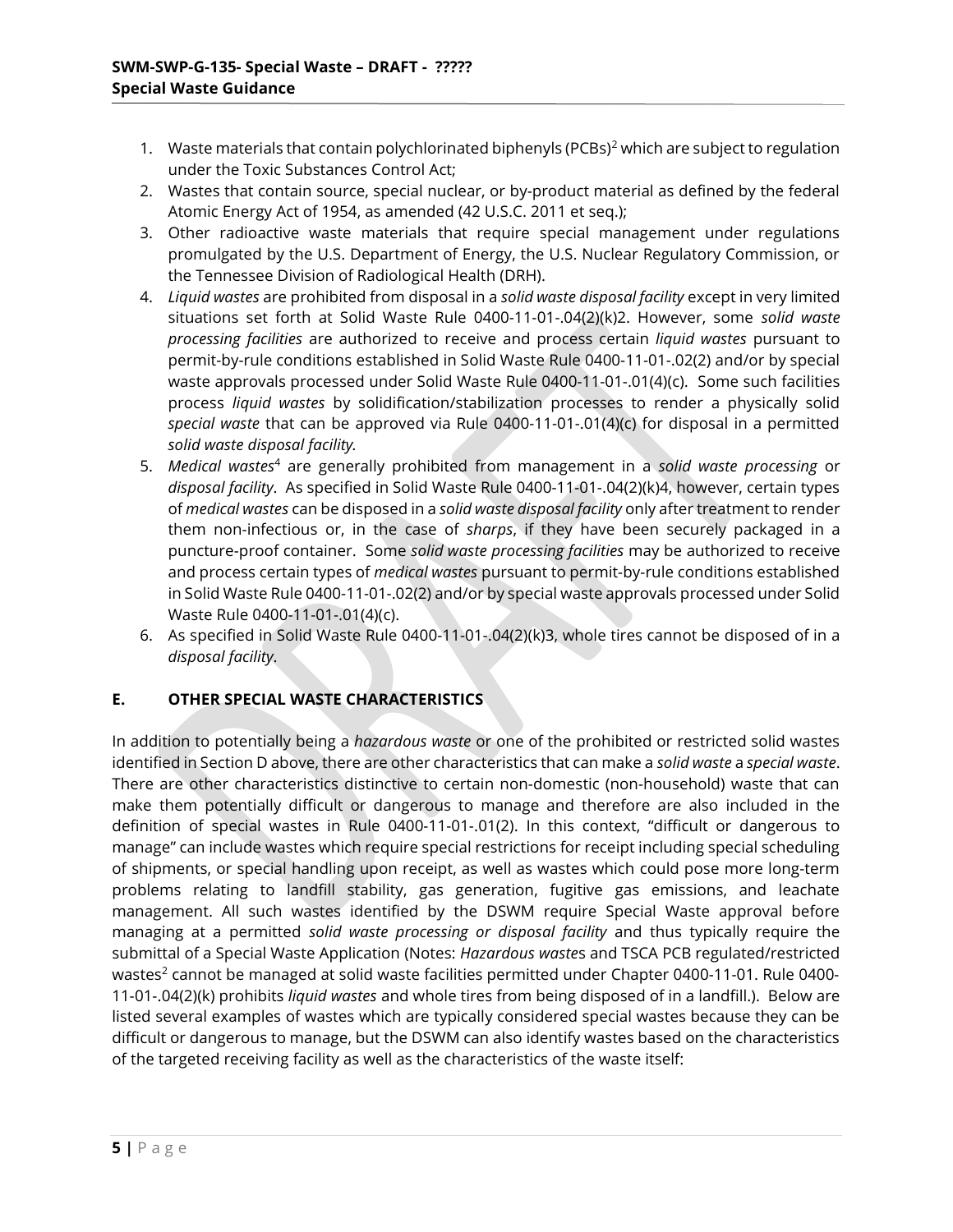- 1. Wastes that are dangerous and/or difficult to manage because of potential risks they pose to facility personnel and perhaps others during unloading, processing, or disposal (e.g., friable asbestos wastes<sup>3</sup>, large amounts of fine dust wastes, wastes that react with water to create toxic or asphyxiating gases, wastes that are delivered to the landfill at elevated temperatures, wastes that emit significant volatile organics at ambient conditions, etc.);
- 2. Wastes that are dangerous and/or difficult to manage because of problems during processing or after disposal (e.g., waste which are corrosive or otherwise unusually damaging to landfill equipment or materials, wastes which react with water to create heat and gases such as aluminum dross waste may be affected by moisture in cover material or other media);
- 3. Wastes that are dangerous and/or difficult to manage because the amount or type of waste requires special operational considerations or conditions (e.g., wastes that are delivered to the landfill at harmful temperatures, requires deviation from normal operations, such as bulky waste, or requires specialized equipment that is not listed in the facility's permit);
- 4. Medical wastes<sup>4</sup>;

- 5. Waste containing PCBs<sup>2</sup>;
- 6. Solvent-contaminated wipes, as defined in Hazardous Waste Rule 0400-12-01-.01(2)(a), that are conditionally excluded from being a hazardous waste under Hazardous Waste Rule 0400-12-01-.02(1)(d)2(xviii);
- 7. Wastes that require a Toxicity Characteristic Leaching Procedure (TCLP) analysis (see "ELABORATING ON WASTES REQUIRING A TCLP ANALYSIS" below in Section I);
- 8. Wastes subject to regulation by the U.S. Department of Energy, Nuclear Regulatory Commission, and/or the Tennessee Division of Radiological Health (including but not necessarily limited to Bulk Survey for Release Wastes and Technologically-Enhanced Naturally Occurring Radioactive Materials)<sup>5</sup>;
- 9. Wastes that were hazardous wastes and because of treatment are no longer hazardous wastes. (Note: Even though a waste may no longer be a hazardous waste, the waste must meet the Land Disposal Restriction requirements/standards of Hazardous Waste Rule 0400-12-01-.10 in order to be disposed of in a landfill.); and,
- 10. Wastes the DSWM or the permitted facility determines are otherwise difficult or dangerous to manage. These include, but are not limited to wastes that may affect the stability of the landfill (e.g. sludge), may have long term impacts to the facility, or require special handling, initial management, or restrictions (e.g., volume of special waste included in the application is greater than 20 percent of the waste the facility normally manages).

# F. SPECIAL WASTE EVALUATION OUTCOMES

The following are the three possible outcomes from the review of Special Waste Applications (Note: The fee for the special waste application/evaluation is not refundable no matter which determination is made by the DSWM.):

1. The DSWM determines, based on the information/data received by the DSWM, that the waste at question is a special waste but cannot be managed at the targeted Tennessee solid waste processing or disposal facility for one or both of the following reasons: (1) the DSWM has determined that management of the waste at the facility is prohibited or restricted by a law, regulation, or policy (e.g., the waste is a hazardous waste or listed in Section D above); or (2) the DSWM has determined that the waste is too dangerous or difficult for the targeted facility to safely or effectively manage it (e.g., safely handling the waste would require specialized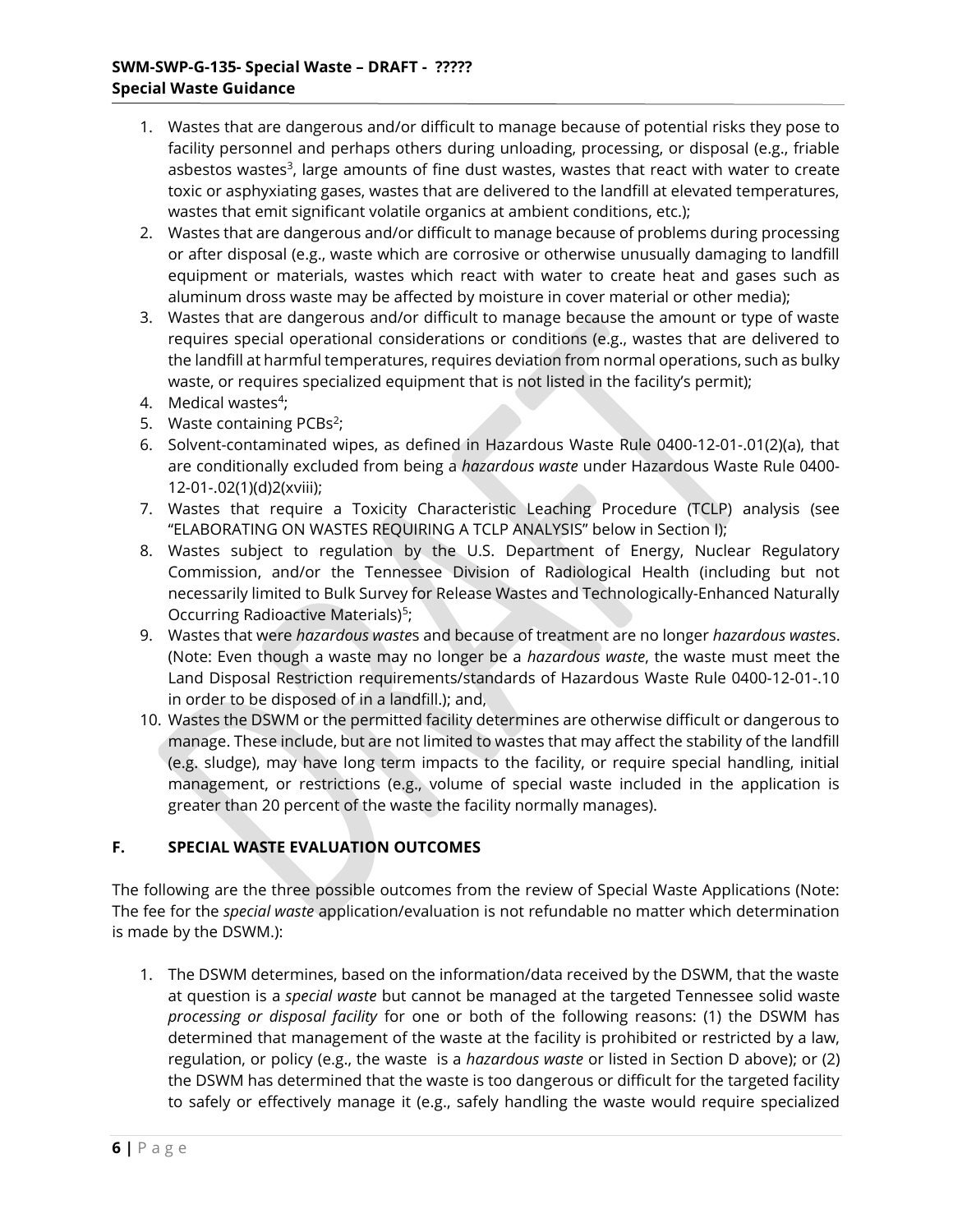equipment that the facility cannot provide, or managing the waste is likely to create gas than the facility is not designed to manage). The DSWM will issue a Special Waste Denial Letter in which the reason(s) for the denial will be specifically described along with instructions on how to appeal the denial.

- 2. The DSWM determines, based on the information/data received by the DSWM, that the waste at question is (1) not prohibited from management at the targeted facility by law, regulation, or policy (e.g., not a hazardous waste or listed in Section D above); and (2) does not meet any of the Special Waste Characteristics and is not otherwise too difficult or dangerous for the targeted facility to safely and effectively manage. The DSWM will issue a Non-Special Waste Letter stating:
	- a) The Non-Special Waste determination is typically only valid for the permitted Tennessee solid waste processing or disposal facility listed in the application. However, for some truly benign waste streams, the DSWM may make the determination applicable to other facilities.
	- b) The Non-Special Waste determination is valid only as long as the characteristics of the waste do not change due to any changes in the process generating the waste or the process inputs, or any other changes in the types or amounts of materials in the waste;
	- c) The generator should maintain a copy of the Special Waste Application and the DSWM Non-Special Waste Determination Letter, along with the records required under Rule 0400-12-01-.03(5)(a)3 for review/copy by the DSWM for at least three years from the date that the waste was last sent to a Tennessee Solid Waste Permitted Facility listed in the application; and
	- d) If the characteristics of the waste change due to any changes in the process generating the waste or process inputs, or any other changes in the types or amounts of materials in the waste, then the generator must submit a new Special Waste Application in accordance with Rule 0400-11-01-.01(4)(c)4(iii) and should immediately stop shipping the waste to a Tennessee permitted facility.
- 3. The DSWM determines, based on the information/data received by the DSWM, that the waste is a special waste but its management at the targeted facility is not prohibited by a law, regulation, or policy (e.g., the waste is not a hazardous waste or listed in Section D above), and that it can be safely and effectively managed at the targeted facility. The DSWM will issue a Special Waste Approval Letter stating:
	- a) The waste must be managed as a special waste in accordance with the conditions specified in the letter;
	- b) The generator and the Tennessee Solid Waste Permitted Facility must each maintain a copy of the Special Waste Application and the DSWM Waste Determination Letter along with the records required under Rule 0400-12-01-.03(5)(a)3 for review/copy by the DSWM for at least three years from the date that the waste is approved to be sent to a Tennessee Solid Waste Permitted Facility;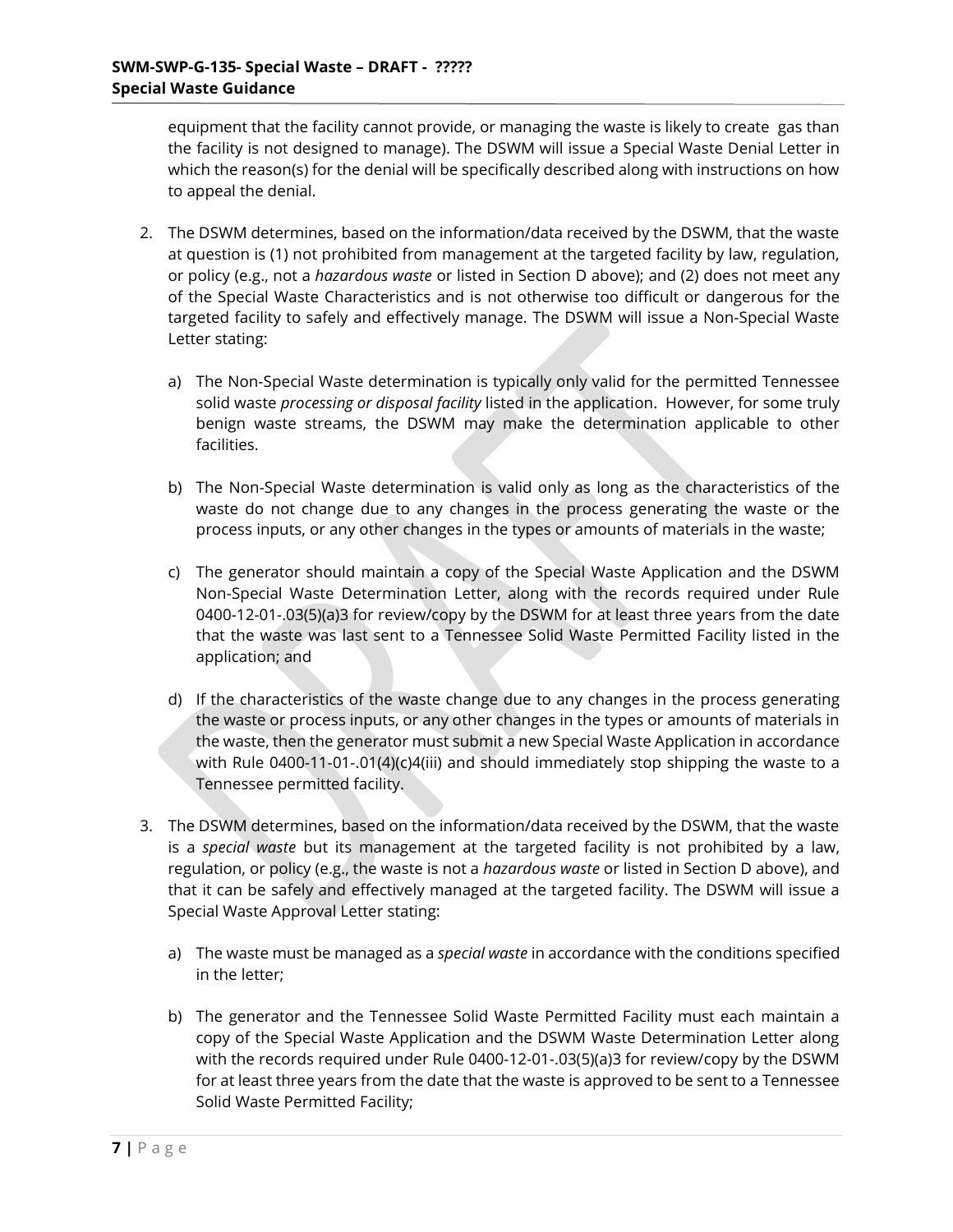- c) If the characteristics of the waste change due to any changes in the process generating the waste or process inputs, or any other changes in the types or amounts of materials in the waste, then the generator must submit a new Special Waste Application and should immediately stop shipping the waste to a Tennessee permitted facility;
- d) If the generator wishes to continue to dispose of or process the special waste at the Tennessee Solid Waste Permitted Facility after three years, it must submit a recertification in accordance with Rule 0400-11-01-.01(4)(c)4. Typically, laboratory reports with analytical results are submitted with each new recertification for wastes requiring analyses for hazardous waste determinations (e.g., TCLP analysis required wastes, etc.). Alternatively, if the generator is making the *hazardous waste* determination based on the generator's knowledge of the materials and processes utilized rather than on laboratory analyses, a record adequately documenting the basis for the generator's knowledge determination needs to be submitted. If the date of the analyses is greater than one year before the original approval date OR the last recertification date, whichever is the most recent, then new analyses need to be submitted in a new laboratory report OR a statement adequately justifying why the prior analyses are still representative of the waste needs to be submitted. The DSWM recommends submitting laboratory reports with analytical results that are within 365 days of the date of the recertification to help expedite the review process.

#### G. LABORATORY REPORTS

In order to expedite the review process, all Laboratory Reports should include the following standard information:

- 1. Case narrative;
- 2. Sample log, with sample condition and sample preparations;
- 3. Analyses results with appropriate units, qualifiers, reporting limits suitable for numerical standard comparison, and surrogate spike results;
- 4. Quality Control results
	- a) Method blank results;
	- b) Laboratory Control sample and Laboratory Control Duplicate results within the acceptable method ranges of accuracy and precision; and
	- c) Matrix Spike and Matrix Spike Duplicate results within the acceptable method ranges of accuracy and precision;
- 5. Chain of Custody; and
- 6. Qualifiers and notations defined.

#### H. USE OF SAFETY DATA SHEETS AND MANUFACTURER'S SPECIFICATIONS

Safety Data Sheets (SDS - formerly MSDS) and Manufacturer's Specifications can be useful in determining what constituents could be present in a waste, for making some hazardous waste F-listed determinations, and for identifying potential hazards. However, it must be realized that generally manufacturers are not required to identify SDS constituents – even ones that can be harmful – that are only present in the material below certain de minimus concentrations. For toxic chemicals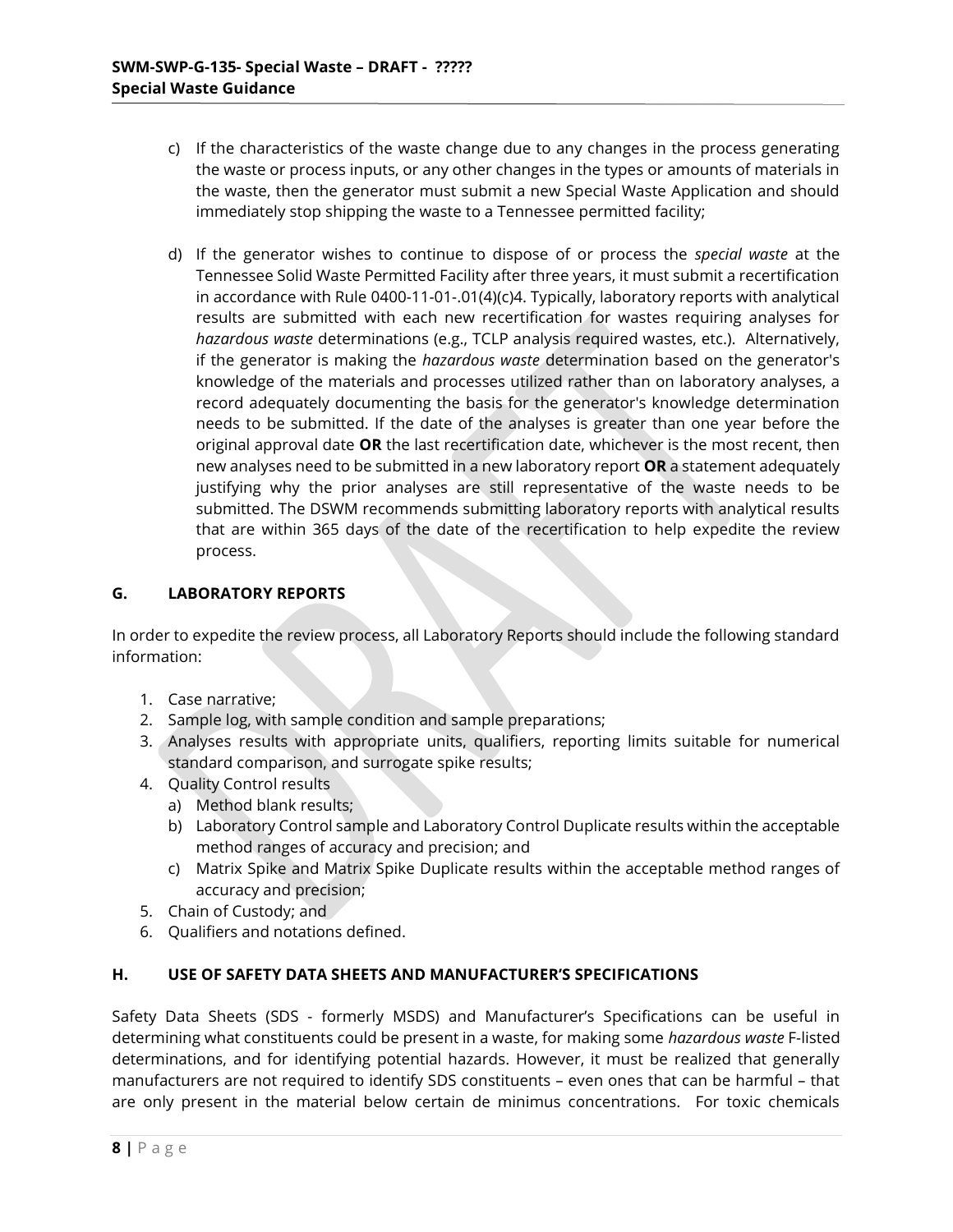identified as carcinogens, the de minimus level is 0.1% (equivalent to 1,000 ppm). For other toxic chemicals, the de minimus level is 1% (equivalent to 10,000 ppm). Special waste generators can thus not fully rely on SDSs to identify all toxic constituents that might be significantly present in a product and thus a waste generated from that product. However, the generator may be able to get further information by contacting the manufacturer or distributor of the product.

# I. ELABORATING ON THE SPECIAL WASTE CATEGORY "COMMERCIAL CHEMICAL PRODUCT OR MANUFACTURING CHEMICAL INTERMEDIATE AND OFF-SPECIFICATION COMMERCIAL CHEMICAL PRODUCT OR MANUFACTURING CHEMICAL INTERMEDIATE"

"Commercial Chemical Product or Manufacturing Chemical Intermediate" refers to a chemical substance which is manufactured or formulated for commercial or manufacturing use, which consists of the commercially pure grade of the chemical, any technical grades of the chemical that are produced or marketed, and all formulations in which the chemical is the sole active ingredient. It does not refer to materials, such as manufacturing products or process wastes that contain a chemical substance in which the chemical is not the sole active ingredient. "Off-Specification versions of such products and intermediates refers to batches of such materials which were produced but which do not meet specifications for marketing or use. The DSWM is primarily interested in such chemicals that are identified as hazardous wastes at Hazardous Waste Rule 0400-12-01-.02(4)(d)5 and 6. However, any Commercial Chemical Product or Manufacturing Chemical Intermediate, or off-specification versions thereof, that a generator seeks to send as a waste (other than residual quantities in emptied containers) to a permitted solid waste processing or disposal facility in Tennessee would be considered a special waste.

# J. ELABORATING ON WASTES REQUIRING TCLP ANALYSIS

"Wastes Requiring TCLP Analysis" are defined as solid wastes that must be analyzed to determine if they exhibit the *hazardous waste* Toxicity Characteristics using the Toxicity Characteristic Leaching Procedure (TCLP), Test Method 1311 in "Test Methods for Evaluating Solid Waste, Physical/Chemical Methods," EPA Publication SW-846. A solid waste exhibits the characteristic of toxicity and is a hazardous waste under Hazardous Waste Rule 0400-12-01-.02(3)(e) if the TCLP extract from a representative sample of the waste contains any of the contaminants listed in Table 1 below at the concentration equal to or greater than the Regulatory Limit (mg/L) in column 3. TCLP analysis is not required if the generator has:

1. Adequate knowledge to demonstrate and/or **total** analysis (*EPA Publication SW-846* Test Method 1311) of the solid waste to demonstrate that none of the contaminants is at a total concentration (mg/kg for solid waste that contains no filterable liquids) such that the waste could exhibit the characteristic of toxicity by exceeding the Regulatory Level in the Table 1; or

(Note: Because the TCLP method dilutes the sample for solid waste that contains no filterable liquids by 20, if the **total** concentration ( $mg/kg$ ) of a contaminant from the analysis of a representative sample is less than the value listed in column 4, then the regulatory level in column 3 could not be exceeded for that contaminant.);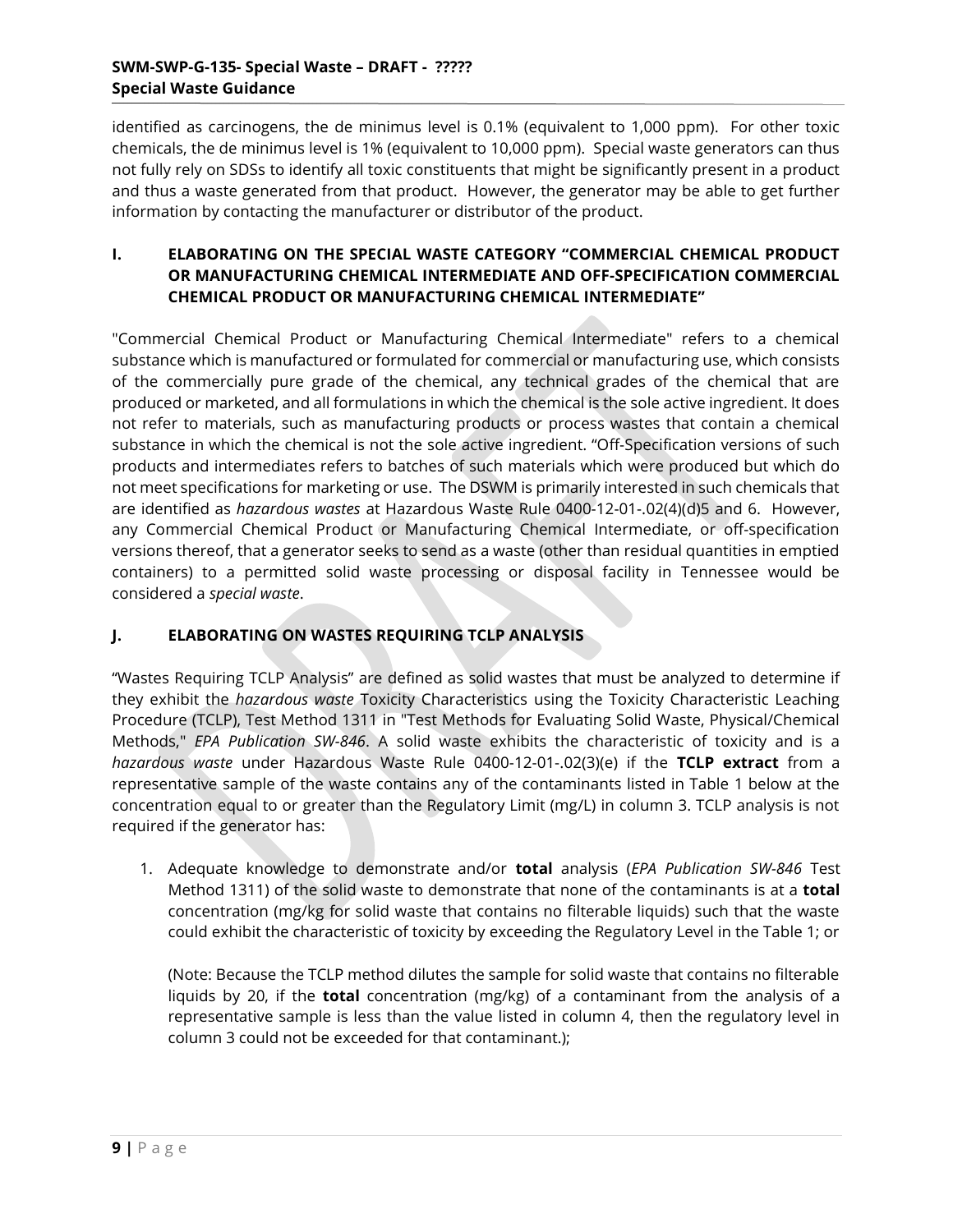2. Adequate knowledge with appropriate documentation that the concentration (mg/L) of a contaminant in the TCLP extract from analysis of a representative sample could not equal or exceed the Regulatory Level listed in column 3;

(Note: For solid waste that contains less than 0.5 percent filterable solids, the remaining liquid after filtering under the methodology outlined in EPA Publication SW-846 Test Method 1311 is considered to be the TCLP extract.)

If the characteristics of a waste change due to any changes in the process generating the waste and/or any changes in the types or amounts of materials in the waste, both a new hazardous waste determination under Rule 0400-12-01-.03(1)(b) and the submittal of a new Special Waste Application are required.

## **FOOTNOTES**

Ī

- <sup>1</sup> Other DSWM policies or guidance may apply, including DSWM Guidance Number 026 concerning Petroleum Contaminated Soil, DSWM Guidance SWM-HWP-G-001 concerning Hazardous Waste Determinations, and the rules and statutes cited therein.
- $2$  Please refer to DSWM Guidance Numbers 025, 111, and 113 concerning PCBs and the rules and statutes cited therein, and EPA's October 24, 2012, memo addressing PCB Bulk Product Waste Reinterpretation.
- $3$  Please refer to DSWM Guidance Numbers 043, 087, and 118 concerning Friable Asbestos and the rules and statutes cited therein.
- <sup>4</sup> Please refer to DSWM Guidance Number 016 concerning Medical Waste and the rules and statutes cited therein.
- <sup>5</sup> Please refer to DSWM Policy Number 126 concerning the Memorandum of Agreement between the Division of Radiological Health and DSWM and the rules and statutes cited therein.

(Notes: DSWM Policy Number 013 addresses special waste from outside the State of Tennessee. Based on present travel regulations, DSWM staff may travel up to 50 miles from the Tennessee Stateline to inspect special waste generation.)

| <b>TABLE 1</b>       |               |                                                   |                                                                                                  |                                                           |  |  |
|----------------------|---------------|---------------------------------------------------|--------------------------------------------------------------------------------------------------|-----------------------------------------------------------|--|--|
|                      | $2^A$         | 3                                                 | 4                                                                                                | 5                                                         |  |  |
| Contaminant          | CAS No.       | <b>Regulatory</b><br>Level <sup>B</sup><br>(mg/L) | 20 Times the<br><b>Regulatory Level for</b><br><b>Totals Concentrations</b><br>(mg/kg) in Solids | <b>Hazardous</b><br>Waste<br>Code if<br><b>Applicable</b> |  |  |
| Arsenic              | 7440-38-2     | 5.0                                               | 100                                                                                              | D <sub>004</sub>                                          |  |  |
| Barium               | 7440-39-3     | 100.0                                             | 2000                                                                                             | D <sub>005</sub>                                          |  |  |
| Benzene              | $71 - 43 - 2$ | 0.5                                               | 10                                                                                               | D018                                                      |  |  |
| Cadmium              | 7440-43-9     | 1.0                                               | 20                                                                                               | D006                                                      |  |  |
| Carbon tetrachloride | $56 - 23 - 5$ | 0.5                                               | 10                                                                                               | D019                                                      |  |  |
| Chlordane            | 57-74-9       | 0.03                                              | 0.6                                                                                              | D020                                                      |  |  |
| Chlorobenzene        | 108-90-7      | 100.0                                             | 2000                                                                                             | D <sub>0</sub> 21                                         |  |  |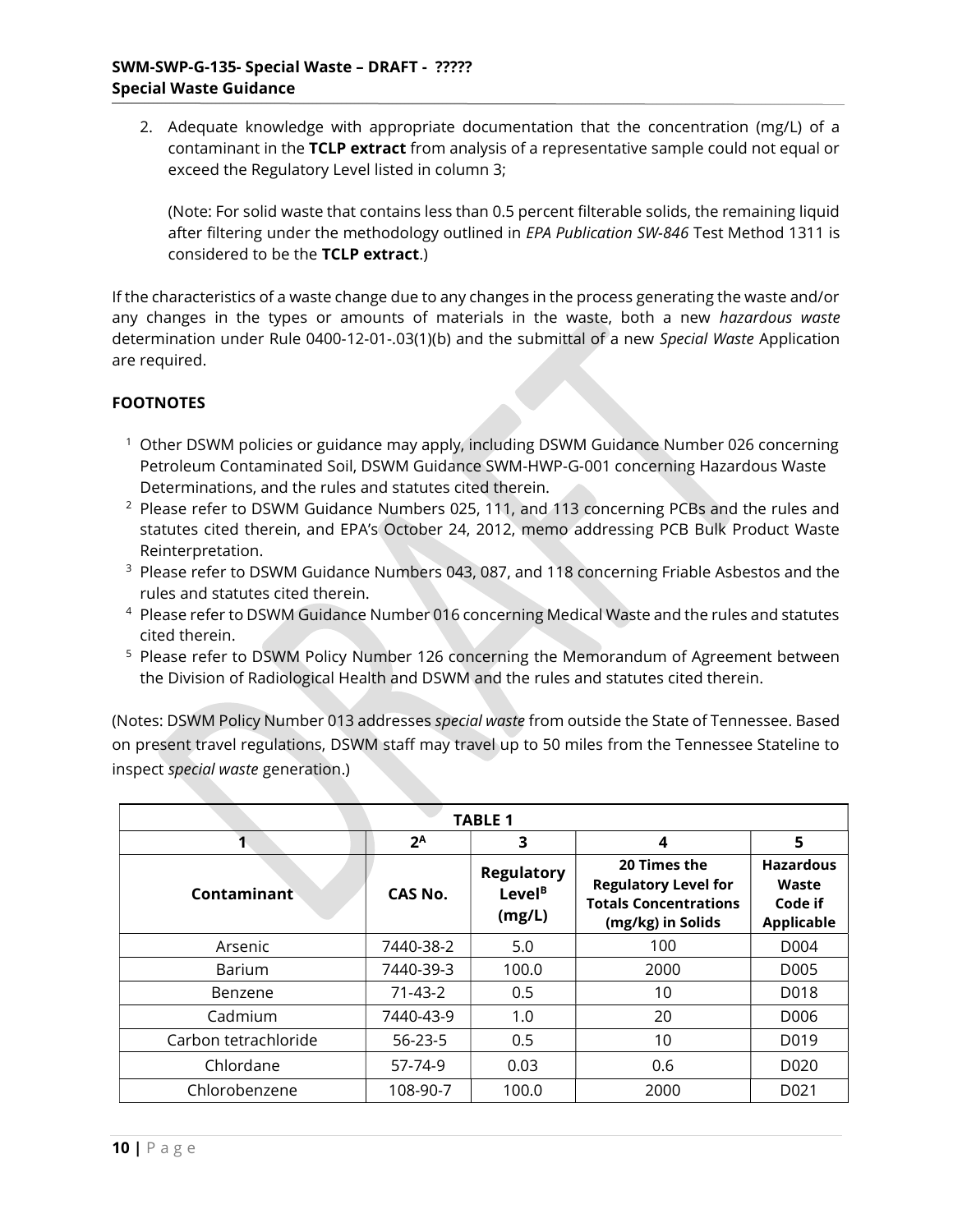| <b>TABLE 1</b>                  |                |                                                   |                                                                                                  |                                                           |  |  |
|---------------------------------|----------------|---------------------------------------------------|--------------------------------------------------------------------------------------------------|-----------------------------------------------------------|--|--|
| 1                               | $2^A$          | 3                                                 | $\overline{\mathbf{4}}$                                                                          | 5                                                         |  |  |
| Contaminant                     | <b>CAS No.</b> | <b>Regulatory</b><br>Level <sup>B</sup><br>(mg/L) | 20 Times the<br><b>Regulatory Level for</b><br><b>Totals Concentrations</b><br>(mg/kg) in Solids | <b>Hazardous</b><br>Waste<br>Code if<br><b>Applicable</b> |  |  |
| Chloroform                      | 67-66-3        | 6.0                                               | 120                                                                                              | D022                                                      |  |  |
| Chromium                        | 7440-47-3      | 5.0                                               | 100                                                                                              | D007                                                      |  |  |
| o-Cresol <sup>c</sup>           | 95-48-7        | 200.0                                             | 4000                                                                                             | D023                                                      |  |  |
| m-Cresol <sup>c</sup>           | 108-39-4       | 200.0                                             | 4000                                                                                             | D024                                                      |  |  |
| p-Cresol <sup>c</sup>           | 106-44-5       | 200.0                                             | 4000                                                                                             | D025                                                      |  |  |
| Cresol <sup>c</sup>             |                | 200.0                                             | 4000                                                                                             | D026                                                      |  |  |
| $2,4-D$                         | 94-75-7        | 10.0                                              | 200                                                                                              | D016                                                      |  |  |
| 1,4-Dichlorobenzene             | 106-46-7       | 7.5                                               | 150                                                                                              | D027                                                      |  |  |
| 1,2-Dichloroethane              | 107-06-2       | 0.5                                               | 10                                                                                               | D028                                                      |  |  |
| 1,1-Dichloroethylene            | 75-35-4        | 0.7                                               | 14                                                                                               | D029                                                      |  |  |
| 2,4-Dinitrotoluene <sup>D</sup> | 121-14-2       | 0.13                                              | 2.6                                                                                              | D030                                                      |  |  |
| Endrin                          | 72-20-8        | 0.02                                              | 0.4                                                                                              | D012                                                      |  |  |
| Heptachlor (and its epoxide)    | 76-44-8        | 0.008                                             | 0.16                                                                                             | D031                                                      |  |  |
| Hexachlorobenzene D             | 118-74-1       | 0.13                                              | 2.6                                                                                              | D032                                                      |  |  |
| Hexachlorobutadiene             | $87 - 68 - 3$  | 0.5                                               | 10                                                                                               | D033                                                      |  |  |
| Hexachloroethane                | $67 - 72 - 1$  | 3.0                                               | 60                                                                                               | D034                                                      |  |  |
| Lead                            | 7439-92-1      | 5.0                                               | 100                                                                                              | D008                                                      |  |  |
| Lindane                         | 58-89-9        | 0.4                                               | 8                                                                                                | D013                                                      |  |  |
| Mercury                         | 7439-97-6      | 0.2                                               | $\overline{4}$                                                                                   | D009                                                      |  |  |
| Methoxychlor                    | $72 - 43 - 5$  | 10.0                                              | 200                                                                                              | D014                                                      |  |  |
| Methyl ethyl ketone             | 78-93-3        | 200.0                                             | 4000                                                                                             | D035                                                      |  |  |
| Nitrobenzene                    | 98-95-3        | 2.0                                               | 40                                                                                               | D036                                                      |  |  |
| Pentachlorophenol               | 87-86-5        | 100.0                                             | 2000                                                                                             | D037                                                      |  |  |
| Pyridine <sup>D</sup>           | 110-86-13      | 5.0                                               | 100                                                                                              | D038                                                      |  |  |
| Selenium                        | 7782-49-2      | 1.0                                               | 20                                                                                               | D010                                                      |  |  |
| Silver                          | 7440-22-4      | 5.0                                               | 100                                                                                              | D011                                                      |  |  |
| Tetrachloroethylene             | 127-18-4       | 0.7                                               | 14                                                                                               | D039                                                      |  |  |
| Toxaphene                       | 8001-35-2      | 0.5                                               | 10                                                                                               | D015                                                      |  |  |
| Trichloroethylene               | 79-01-6        | 0.5                                               | 10                                                                                               | D040                                                      |  |  |
| 2,4,5-Trichlorophenol           | 95-95-4        | 400.0                                             | 8000                                                                                             | D041                                                      |  |  |
| 2,4,6-Trichlorophenol           | 88-06-2        | 2.0                                               | 40                                                                                               | D042                                                      |  |  |
| 2,4,5-TP (Silvex)               | 93-72-1        | 1.0                                               | 20                                                                                               | D017                                                      |  |  |
| Vinyl chloride                  | 75-01-4        | 0.2                                               | 4                                                                                                | D043                                                      |  |  |

<sup>A</sup> Chemical abstracts service number.

<sup>B</sup> See Table 1 in Hazardous Waste Rule 0400-12-01-.02(3)(e).